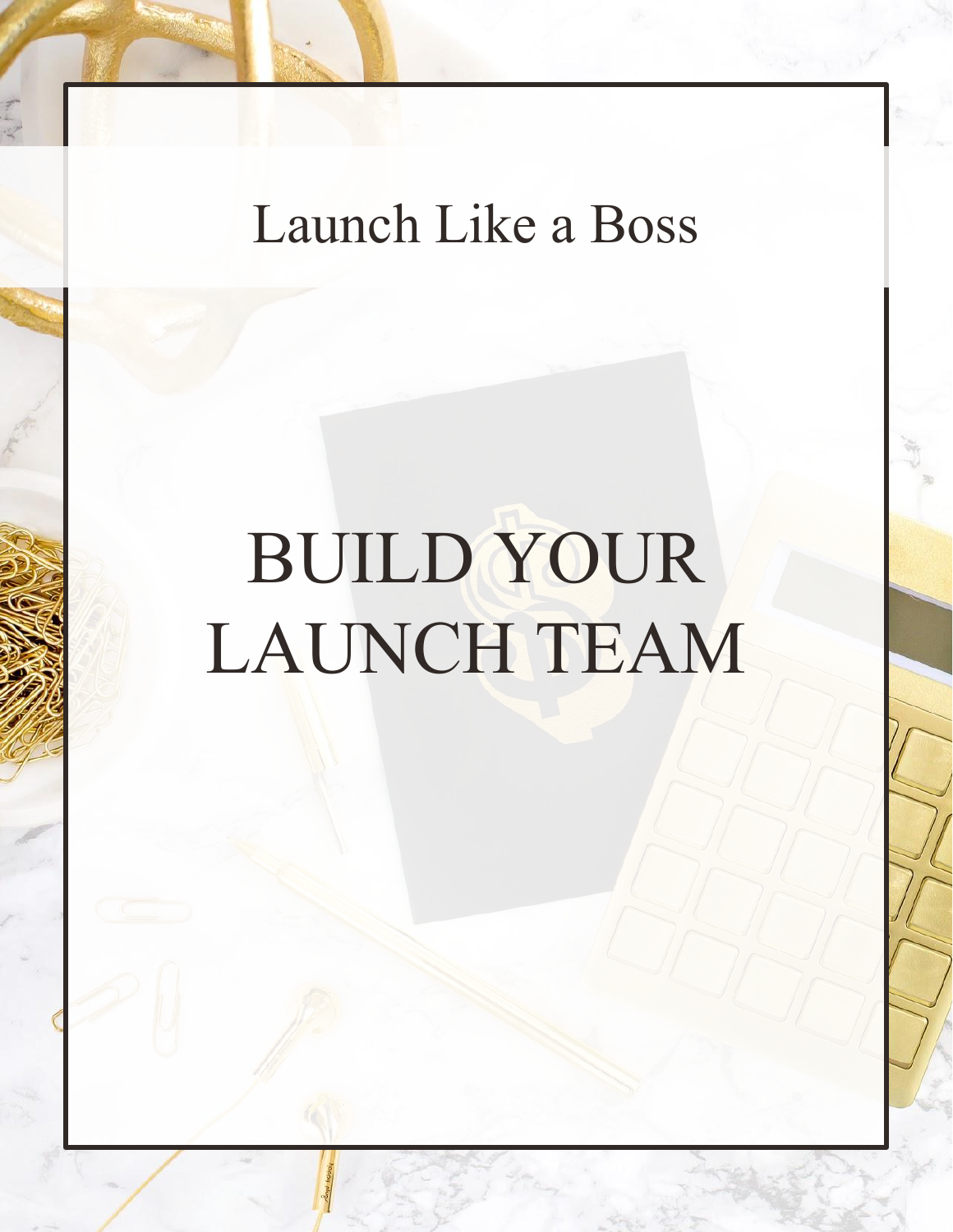### LAUNCH LIKE A BOSS Module 4 | Generating Sales

#### BUILD YOUR LAUNCH TEAM

#### **1. How do you want your launch team to help you?**

- ❏ share your promotional posts
- ❏ write reviews of your products
- ❏ email their network
- ❏ share about your launch on their social media accounts
- ❏ test your product
- $\Box$  other:
- $\Box$  other:
- $\Box$  other:

#### **2. How will you reward your launch team for their support?**

- ❏ free product
- ❏ 1-on-1 consultation
- ❏ a behind-the-scenes experience
- ❏ public praise
- ❏ giveaways
- $\Box$  other:
- ❏ other: \_\_\_\_\_\_\_\_\_\_\_\_\_\_\_\_\_\_\_\_\_\_\_\_\_\_\_\_\_\_\_\_\_\_\_\_\_\_\_\_\_\_\_\_\_\_\_\_\_\_\_\_\_\_\_\_\_\_\_\_\_\_\_\_\_\_\_\_\_\_
- ❏ other: \_\_\_\_\_\_\_\_\_\_\_\_\_\_\_\_\_\_\_\_\_\_\_\_\_\_\_\_\_\_\_\_\_\_\_\_\_\_\_\_\_\_\_\_\_\_\_\_\_\_\_\_\_\_\_\_\_\_\_\_\_\_\_\_\_\_\_\_\_\_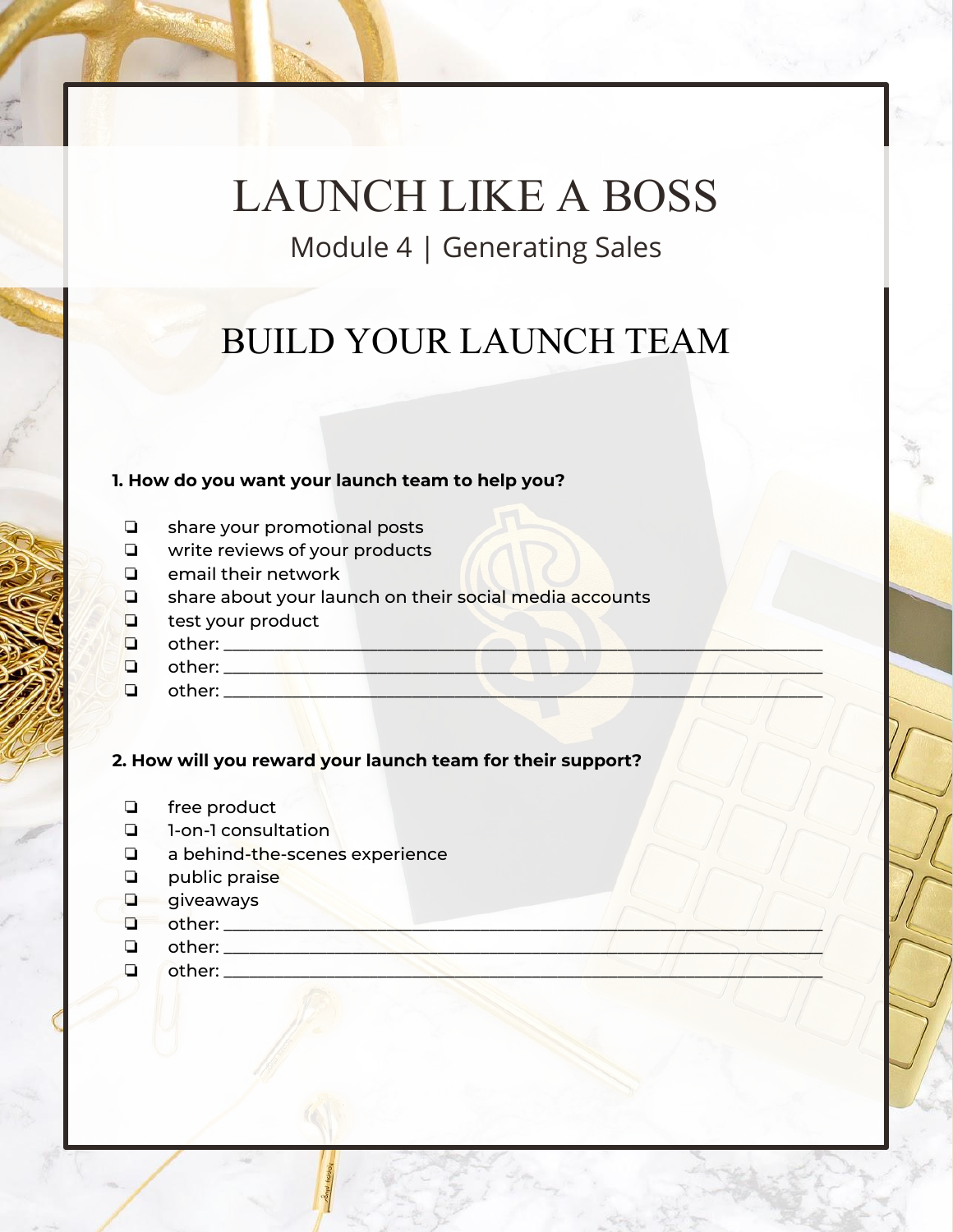### **LAUNCH LIKE A BOSS** Module 4 | Generating Sales

3. Where will you promote your launch team opportunity?

- your Facebook group  $\Box$
- $\Box$ your social media
- $\Box$ your email newsletter
- $\Box$ your personal connections
- other people's Facebook groups  $\Box$
- $\Box$
- $\Box$ other:  $\rule{1em}{0.15mm}$
- other: \_\_\_\_\_  $\Box$

#### 4. Plan out emails to send your launch team.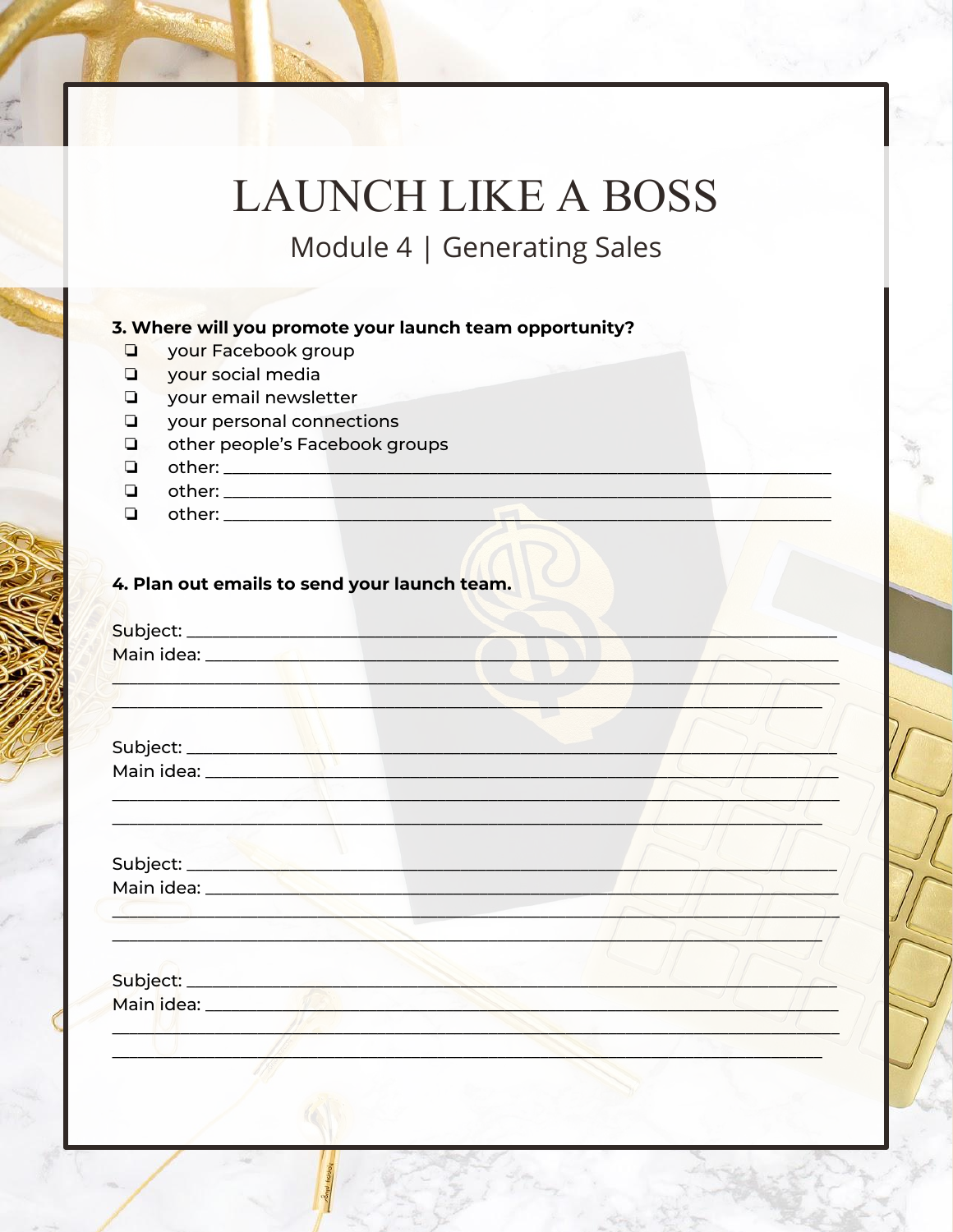# **LAUNCH LIKE A BOSS**

Module 4 | Generating Sales

| (launch team emails, continued) |  |
|---------------------------------|--|
|                                 |  |
|                                 |  |
|                                 |  |
|                                 |  |
|                                 |  |
|                                 |  |
|                                 |  |
|                                 |  |
|                                 |  |
|                                 |  |
|                                 |  |
|                                 |  |
|                                 |  |
|                                 |  |
|                                 |  |
|                                 |  |
|                                 |  |
|                                 |  |
|                                 |  |

#### 5. Create an agenda for launch-team-related events.

When will you send emails, deliver complimentary products, request reviews, or ask your team members to share your promotional posts?

| Date: $\angle$ / $\angle$ / $\angle$ Event: $\angle$ Event: $\angle$ 2000 $\angle$ 2000 $\angle$ 2000 $\angle$ 2000 $\angle$ 2000 $\angle$ 2000 $\angle$ 2000 $\angle$ 2000 $\angle$ 2000 $\angle$ 2000 $\angle$ 2000 $\angle$ 2000 $\angle$ 2000 $\angle$ 2000 $\angle$ 2000 $\angle$ 2000 $\angle$ 2000 $\angle$ 20 |
|-----------------------------------------------------------------------------------------------------------------------------------------------------------------------------------------------------------------------------------------------------------------------------------------------------------------------|
| Date: 1/1/2 Event: 2000                                                                                                                                                                                                                                                                                               |
|                                                                                                                                                                                                                                                                                                                       |
|                                                                                                                                                                                                                                                                                                                       |
| Date: $\frac{1}{2}$ / $\frac{1}{2}$ Event: $\frac{1}{2}$ Event:                                                                                                                                                                                                                                                       |
| Date: / / <b>/ <i>V</i></b> Event:                                                                                                                                                                                                                                                                                    |